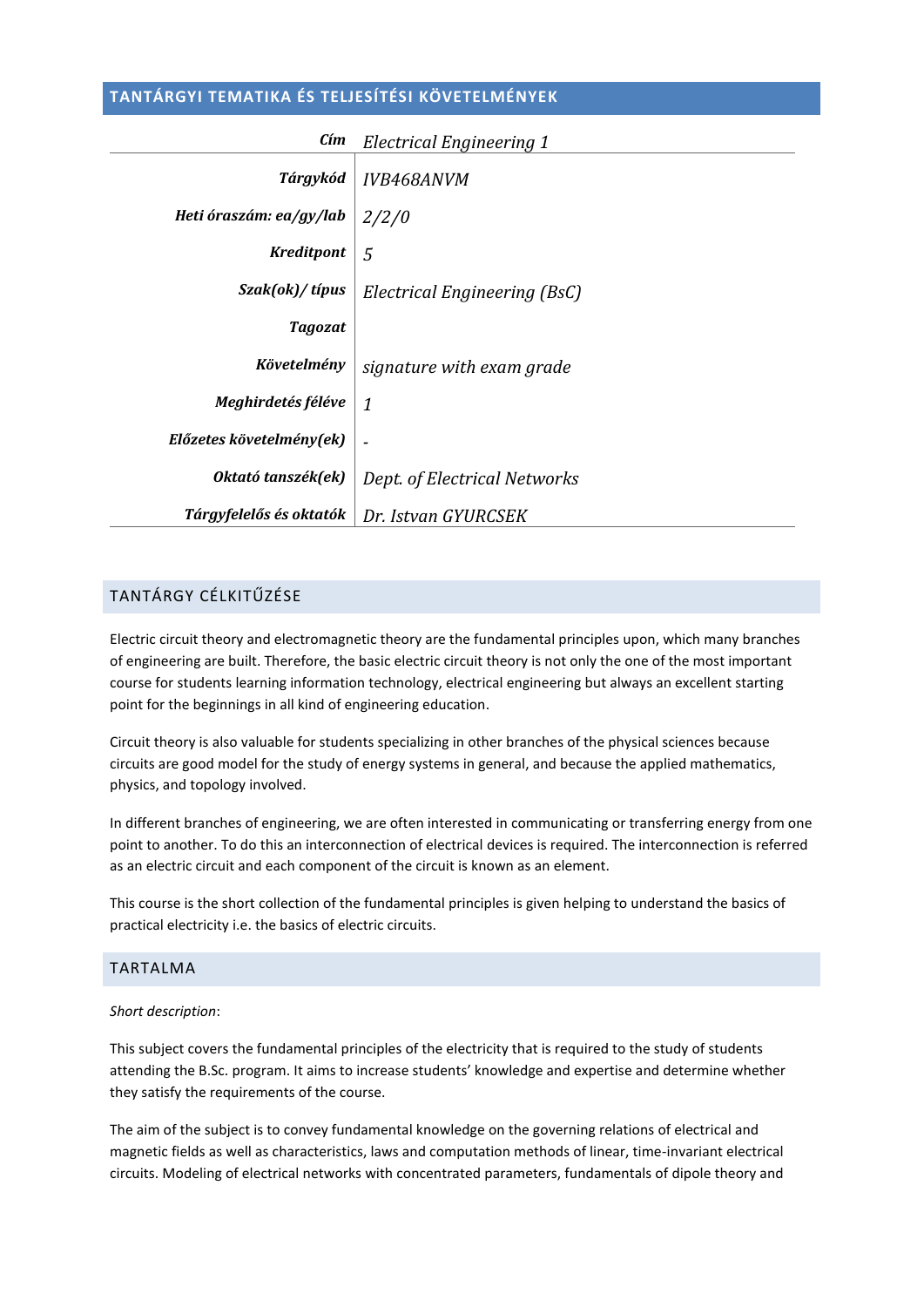network topology. Computation procedures and methods of network analysis for linear, time-invariant dipole networks. The aim of the subject is also to convey knowledge on methods of alternating current network analysis. Mathematical representation of sinusoidal quantities and AC power analysis.

*Syllabus:*

Lectures:

The semester is divided into the following principle periods and attendant exercises. The rough outline of the schedule is summarized as below:

## 1 – 3 ELECTROMAGNETIC FIELDS

- Electric field (characteristics of static electric field, Gauss' law, energy of the electric field, interaction with matter, characteristics of stationary electric field, theoretical background of Ohm's law and Kirchhoff's laws) (examples)
- Magnetic field (Energy in static and stationary magnetic field, interaction with matter, induction, self and mutual inductance, Amperee's excitation law, Faraday's induction law, Time varying electric and magnetic fields, Maxwell equations)

### 4 – 9 DC CIRCUIT ANALYSIS

- Concepts and definitions (charge and current, voltage, power and energy, circuit elements) (examples)
- Basic laws (Ohm's Law, nodes, branches, and loops, Kirchhoff's laws, series resistors and voltage division, parallel resistor and current division, wye-delta transformations) (examples)
- Methods of analysis (nodal analysis, mesh analysis, applications: DC transistor circuits) (examples)
- Circuit theorems (linearity property, superposition, source transformation, Thevenin's theorem, Norton's theorem, maximum power transfer) (examples)
- Operational amplifiers (ideal op amp, inverting amplifier, noninverting amplifier, summing amplifier, difference amplifier, cascaded op amp circuits) (examples)

#### 10 – 15 BASIC AC CIRCUITS

- Capacitors and inductors (capacitors, series and parallel capacitors, inductors, series and parallel inductors, applications) (examples)
- Sinusoids and phasors (sinusoids, phasors, phasor relationships for circuit elements, impedance and admittance, Kirchhoff's laws in the frequency domain, impedance combinations) (examples)
- AC power analysis (instantaneous and average power, maximum average power transfer, effective or RMS value, apparent power and power factor, complex power, conservation of AC power, power factor correction) (examples)
- Three-phase circuits (balanced three-phase voltages, balanced wye-wye, wye-delta, delta-delta, delta-wye connections, power in a balanced system, unbalanced three-phase systems, applications) (examples)

#### Seminars/Labs:

Seminars are scheduled in accordance with the lectures.

Detailed timetable of the semester is the following.

| Week | <b>Subject</b>                              | Contact<br>(MS Teams)                           | <b>Sources</b><br>(NMS docs)             | <b>Additions</b> | <b>Tasks</b><br>(NMS, Möbius)  |
|------|---------------------------------------------|-------------------------------------------------|------------------------------------------|------------------|--------------------------------|
|      | Introduction,<br>mathematical<br>background | <b>Online PowerPoint</b><br>Online consultation | (7) 1.10-INT.pdf                         |                  | -                              |
|      | The electric field                          | <b>Online PowerPoint</b><br>Online consultation | (7) 0.10HU-EMF.pdf<br>(7) 0.15HU-EMF.pdf | $(1)$ Ch. 1      | NMS voting<br>Möbius exercises |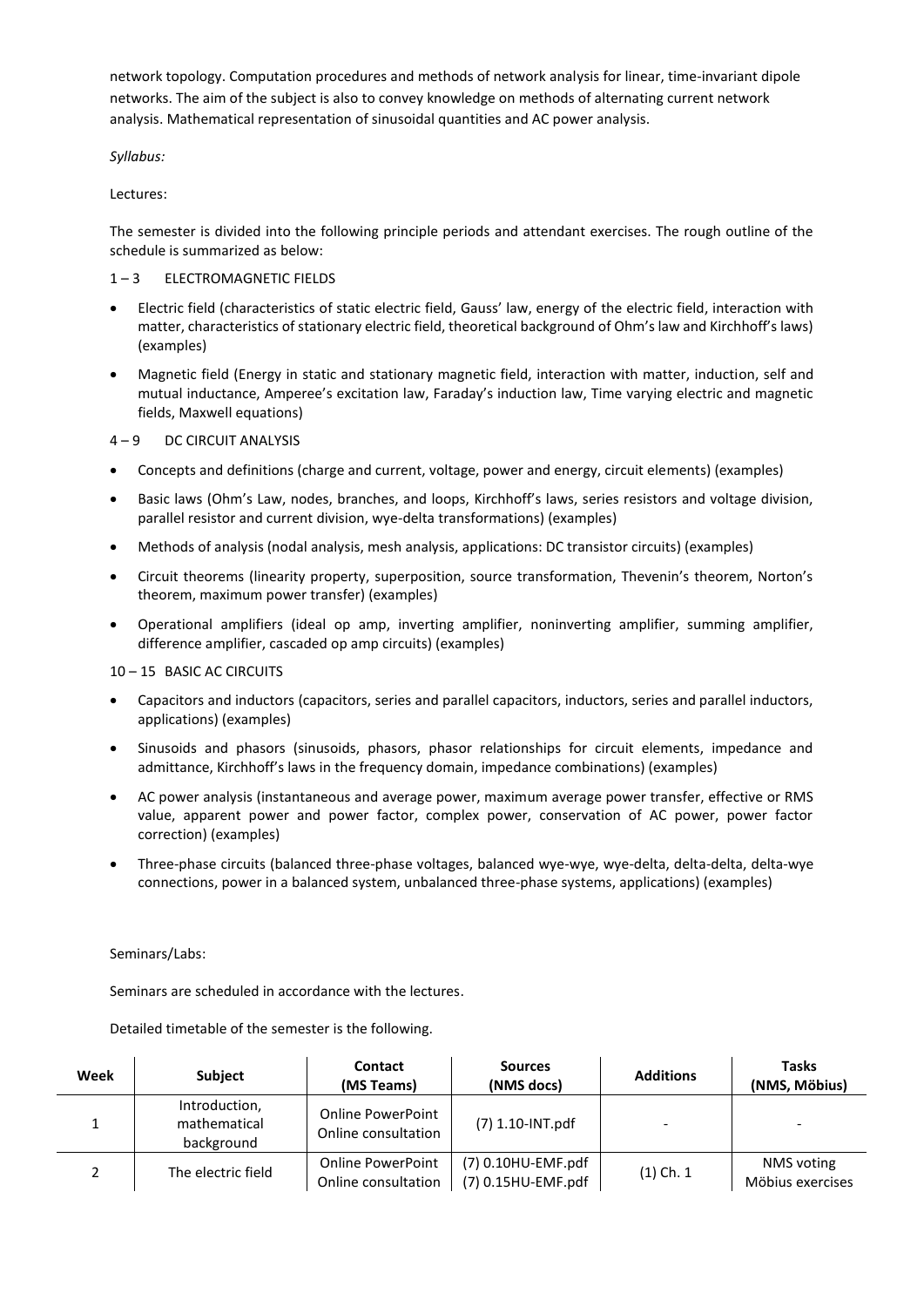| 3  | The magnetic field      | <b>Online PowerPoint</b> | (7) 0.10HU-EMF.pdf | $(1)$ Ch. 1     | NMS voting       |
|----|-------------------------|--------------------------|--------------------|-----------------|------------------|
|    |                         | Online consultation      | (7) 0.15HU-EMF.pdf |                 | Möbius exercises |
| 4  | Consultation, test      | MS Teams chat            |                    |                 | UniPoll          |
| 5. | Resistive networks      | <b>Online PowerPoint</b> | (7) 0.20HU-DCC.pdf | $(1)$ Ch. 2     | NMS voting       |
|    |                         | Online consultation      | (7) 0.25HU-DCC.pdf | (3) Ch. 1,2     | Möbius exercises |
| 6  | Basic laws              | <b>Online PowerPoint</b> | (7) 0.20HU-DCC.pdf | $(1)$ Ch. 2     | NMS voting       |
|    |                         | Online consultation      | (7) 0.25HU-DCC.pdf | $(3)$ Ch. $1,2$ | Möbius exercises |
| 7  | Basic methods           | <b>Online PowerPoint</b> | (7) 0.20HU-DCC.pdf | $(3)$ Ch. 3     |                  |
|    |                         | Online consultation      | (7) 0.25HU-DCC.pdf | (3) Ch. 3,4     |                  |
| 8  | Holidays                |                          |                    |                 | Möbius exercises |
| 9  | <b>Basic theorems</b>   | <b>Online PowerPoint</b> | (7) 0.20HU-DCC.pdf | $(1)$ Ch. 3     | NMS voting       |
|    |                         | Online consultation      | (7) 0.25HU-DCC.pdf | (3) Ch. 3,4     | Möbius exercises |
| 10 | Consultation, test      | MS Teams chat            |                    |                 | UniPoll          |
| 11 | Energy storage elements | <b>Online PowerPoint</b> | (7) 0.30HU-AC1.pdf | $(1)$ Ch. 4     |                  |
|    |                         | Online consultation      | (7) 0.35HU-AC1.pdf | (3) Ch. 6,9-11  |                  |
| 12 | Sinusoidal networks     | <b>Online PowerPoint</b> | (7) 0.30HU-AC1.pdf | $(1)$ Ch. 4     | NMS voting       |
|    |                         | Online consultation      | (7) 0.35HU-AC1.pdf | (3) Ch. 6,9-11  | Möbius exercises |
| 13 | AC power                | <b>Online PowerPoint</b> | (7) 0.30HU-AC1.pdf | $(1)$ Ch. 4     | NMS voting       |
|    |                         | Online consultation      | (7) 0.35HU-AC1.pdf | (3) Ch. 6,9-11  | Möbius exercises |
| 14 | Three-phase circuits    | <b>Online PowerPoint</b> | (7) 0.30HU-AC1.pdf | $(1)$ Ch. 5     | NMS voting       |
|    |                         | Online consultation      | (7) 0.35HU-AC1.pdf | (3) Ch. 12      | Möbius exercises |
| 15 | Consultation, test      | MS Teams chat            |                    |                 | UniPoll          |

# SZÁMONKÉRÉSI ÉS ÉRTÉKELÉSI RENDSZERE

# *Attendance:*

Attending is required all classes and will impact the grade. Unexcused absences will adversely affect tge grade and in case of absence from more than 30% of the total number of lessons will be grounds for failing the class. To be in the class at the beginning time and stay until the scheduled end of the lesson is required. Tardiness of more than 20 minutes will be counted as an absence. In the case of an illness or family emergency the student must present a valid excuse, such as a doctor's note.

The highest possible grade on the late performance (in two weeks) is '2'

## *Signature / Mid-semester grade*:

The requirement is two approved classroom studies, scheduled during the semester and the written examination scheduled for the exam terminus.

*Vizsga*: írásbeli/szóbeli, eredményes: min.:51 %

#### *Az érdemjegy kialakításának módja*:

The grade of the examination will be based on the following guidelines:

5. Outstanding work. Execution of work is thoroughly complete and demonstrates a superior level of achievement overall with a clear attention to details. The student is able to synthesize the course material with new concepts and ideas in a thoughtful manner and is able to express those ideas in clear way.

4. High quality work. Student work demonstrates a high level of knowledge with consistency. The student demonstrates a level of thoughtfulness in addressing concepts and ideas. Work demonstrates excellence but less consistency than a '5' student.

3. Satisfactory work. Student work addresses all of the task and assignment objectives with few minor or major problems.

2. Less than satisfactory work. Work is incomplete in significant ways and lacks attention to details.